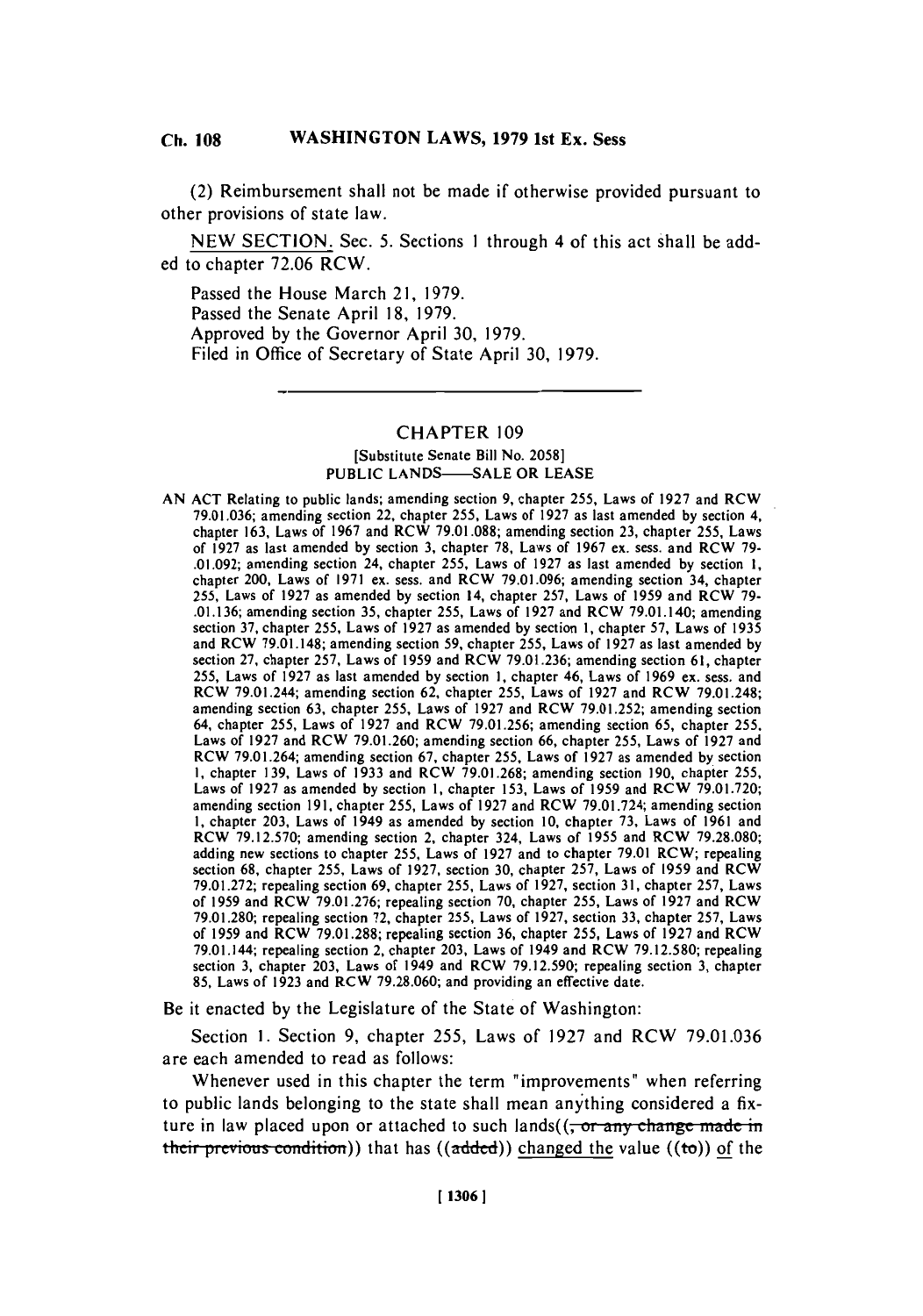lands or any changes in the previous condition of the fixtures that changes the value of the land.

Sec. 2. Section 22, chapter **255,** Laws of **1927** as last amended **by** section 4, chapter **163,** Laws of **1967** and RCW **79.01.088** are each amended to read as follows:

Any person desiring to purchase any state lands, or to purchase any tide or shore lands, or to purchase any timber, fallen timber, stone, gravel or other valuable materials situated on state, tide or shore lands, or to lease any state, tide or shore lands, or harbor areas, shall file in the office of the commissioner of public lands an application, on the proper form  $((\text{and} \text{in})$ case of application for the purchase of lands, or for the purchase of timber, fallen timber, stone, gravel or other valuable materials, shall deposit with the application not less than ten cents per acre for the land or material applied for, but in no case less than ten dollars, and in case of application for lease for any purpose, except mining of valuable minerals or coal, or ex**traction of petroleum or gas, shall deposit the sum of ten dollars, which de**posit shall be returned to the applicant in case the land or materials applied for is sold, or the land or area leased, when offered pursuant to the applica**tion, but in case the land or material is not sold, or the land or area not** leased, by reason of the failure of the applicant to bid the appraised value, or the fixed rental thereof, when the same is offered, the deposit shall be forfeited to the state and paid into the state treasury to the credit of the general-fund)) which shall be accompanied **by** reasonable fees to be prescribed **by** the board of natural resources in an amount sufficient to defray the cost of performing or otherwise providing for the processing, review, or inspection of the applications or activities permitted pursuant to the applications for each category of services performed. These fees shall be credited to the Resource Management Cost Account (RMCA) fund in the general fund.

Sec. **3.** Section **23,** chapter **255,** Laws of **1927** as last amended **by** section **3,** chapter **78,** Laws of **1967** ex. sess. and RCW **79.01.092** are each amended to read as follows:

When in the judgment of the department of natural resources,  $((a))$ there is sufficient ((number of applications)) interest for the appraisement and sale, or the lease, for any lawful purpose, excepting mining of valuable minerals or coal, or extraction of petroleum or gas, of state lands, ((have been received;) the department shall cause each tract of land  $((so\+applied\+)$ for)) to be inspected ((by one or more state land inspectors)) as to its  $((character_{i}))$  topography, development potential, forestry, agricultural and grazing qualities,  $((time)$  coal, mineral, stone, gravel or other valuable material, the distance from any city or town, railroad, river, irrigation canal, ditch or other waterway, and location of utilities ( $(\text{and } a$ -full-report thereof to be made to the department, together with the inspector's judgment as to the present and prospective value, or rental value, as the case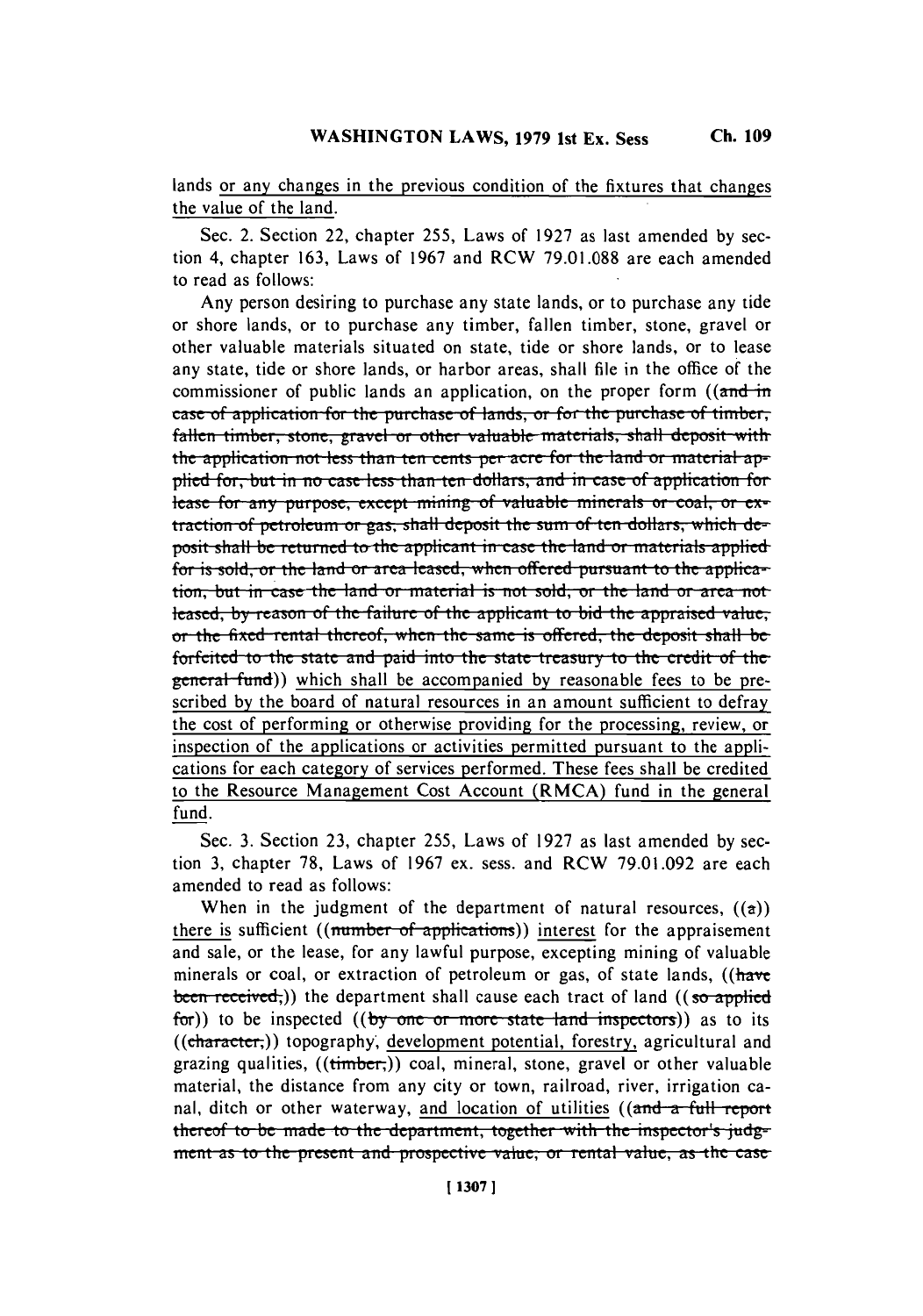may be)). In case of an application to purchase land granted to the state for educational purposes, the department shall submit  $((said))$  a report  $((to$ gether with all other information in the records of the office of the department of natural resources concerning the land applied for.)) to the board of natural resources, which board shall fix the value per acre of each lot, block, subdivision or tract proposed to be sold in one parcel, which value shall be not less than ten dollars per acre. In case of applications to purchase state lands, other than lands granted to the state for educational purposes and capitol building lands, the department shall appraise and fix the value thereof. In case of ((applications)) interest for the lease of state lands, for any lawful purposes other than that of mining for valuable minerals or coal, or extraction of petroleum or gas, the department shall fix the rental value thereof, and ((shall fix the limit of the value of the improvements that may be placed upon said land by any lessee of the state, and may, in case the land is leased, at any time during the life of the lease, extend the limit of value of the improvements that may be placed upon the land covered by the lease, if he deems it advisable and for the best interest of the state, by written order which shall be filed with the lease in the department of natural resources, and a copy mailed to the lessee at his last known post office address, and upon the expiration of such lease the department, shall not appraise said improvements in an amount exceeding the limit so fixed by the department: PROVIDED, That the board of natural resources, in considering the management of individual tracts of state lands; shall include in their consideration of the financial benefits that may accrue to the particular beneficiary of such trust land any increased financial benefits that the beneficiary may receive from direct and indirect state and local taxes, including improvement in values resulting from private development and the local taxation benefits therefrom, if the property were to be sold into private ownership)) only improvements authorized in writing by the department of natural resources or consistent with the approved plan of development shall be placed on state lands under lease and these improvements shall become the property of the state at the expiration or termination of the lease unless otherwise agreed upon under the terms of the lease: PROVIDED, That these improvements may be required by the department of natural resources to be removed at the end of the lease term by the lessee at his expense. Any improvements placed upon any state lands without the written authority of the commissioner of public lands shall become the property of the state and be considered part of the land.

Sec. 4. Section 24, chapter 255, Laws of 1927 as last amended by section 1, chapter 200, Laws of 1971 ex. sess. and RCW 79.01.096 are each amended to read as follows:

Not more than one hundred and sixty acres of any land granted to the state by the United States shall be offered for sale in one parcel and no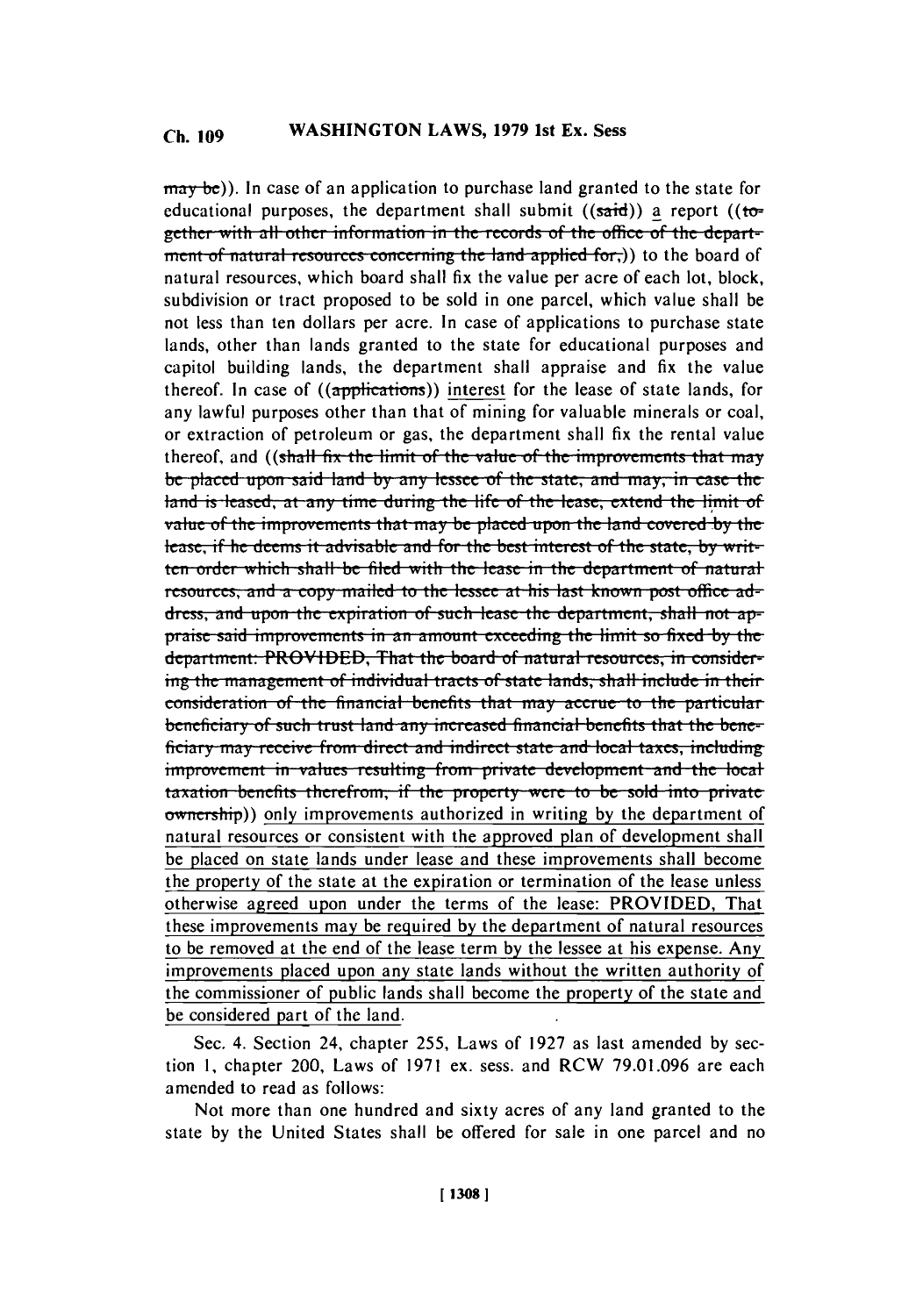university lands shall **be** offered for sale except **by** legislative directive or with the consent of the board of regents of the University of Washington.

Any land granted to the state **by** the United States may be sold or leased for any lawful purpose in such minimum ((areas)) acreage as may be fixed **by** the department of natural resources.

Except as otherwise provided in **RCW 79.01.770,** upon the application of a school district or any institution of higher education for the purchase or lease of lands granted to the state **by** the United States, the department of natural resources may offer such land for sale or lease to such school district or institution of higher education in such  $((maximum))$  acreage as it may determine, consideration being given upon application of a school district to school site criteria established **by** the state board of education: PROVID-**ED,** That in the event the department thereafter proposes to offer such land for sale or lease at public auction such school district or institution of higher education shall have a preference right for six months from notice of such proposal to purchase or lease such land at the appraised value determined **by** the board of natural resources.

((**Land granted to the**)) State lands shall not be leased for a longer period than ten years: PROVIDED, That such lands may be leased for the purpose of prospecting for, developing and producing oil, gas and other **hy**drocarbon substances or for the mining of coal subject to the provisions of chapter 79.14 RCW and RCW **79.01.692((.** PROVIDED FURTHER-, That)). Such lands may be leased for agricultural purposes for any period not to exceed twenty-five years((<del>: PROVIDED FURTHER, That</del>)). Such lands may be leased for public school, college or university purposes for any period not exceeding seventy-five years((: PROVIDED FURTHER, That)). Such lands may be leased for commercial, ((residential)) industrial, business, or recreational purposes for any period not exceeding fifty-five years((<del>; AND, PROVIDED FURTHER, That, as to lands under lease on</del> **July 30, 1967 for commercial, residential, business or recreational purposes for a period of not to exceed twenty years, the lessee shall have an option** *for a new lease for such lands for an additional period not exceeding thirty*five years, the terms and conditions of said new lease to be fixed by the department: AND, PROVIDED FURTHER, That)). Such lands may be leased for residential purposes for any period not to exceed ninety-nine years. **If** during the term of the lease of any state lands for commercial, residential, business, or recreational purposes, in the opinion of the department it is in the best interest of the state so to do, the department may, on the application of the lessee and in agreement with the lessee, alter and amend the terms and conditions of such lease ((as to the types and condi $t$  *ions* of commercial, residential, business or recreational enterprises conducted on such leased premises and the rent to be paid)). The sum total of the original lease term and any extension thereof shall not exceed the limits provided herein.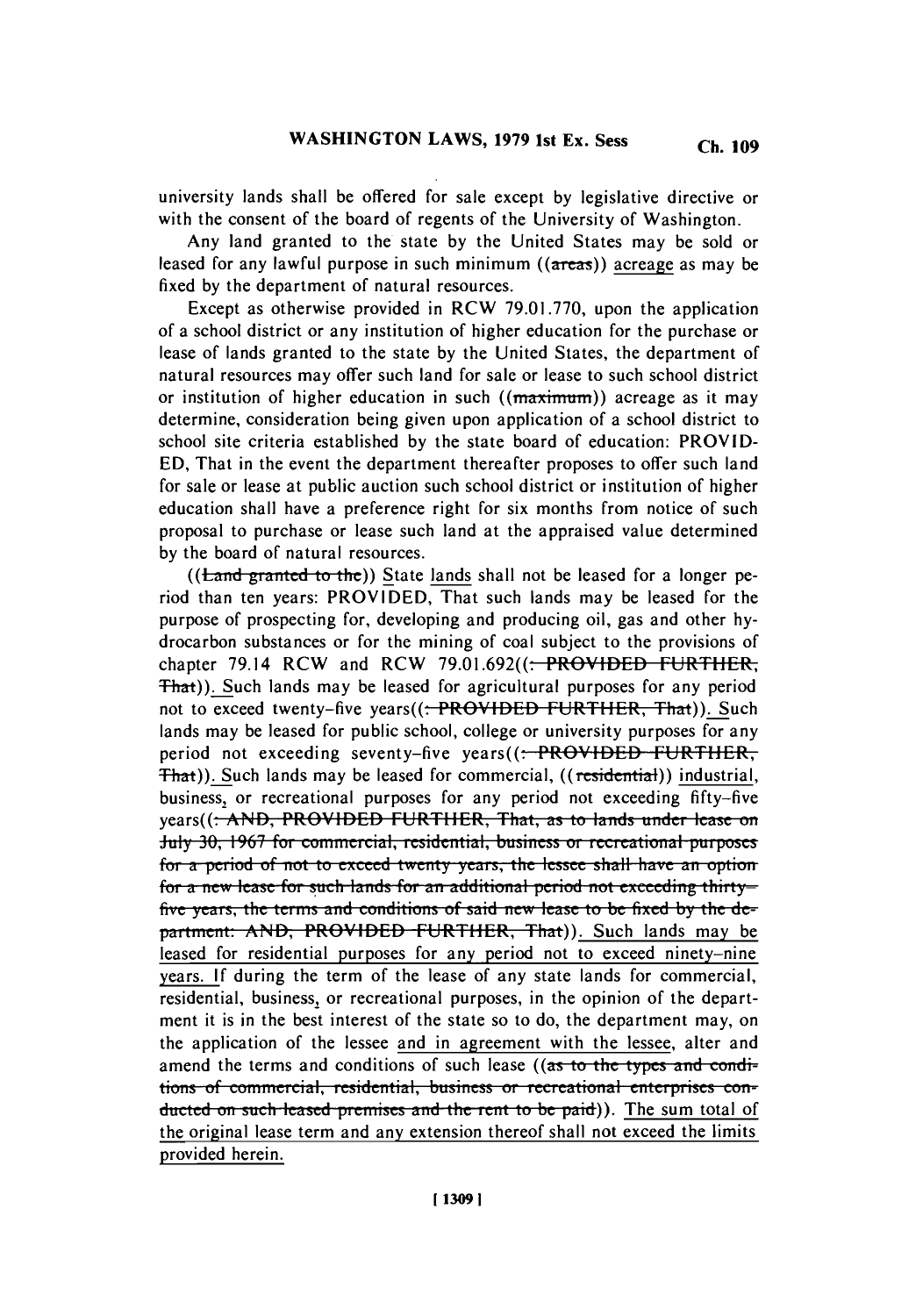#### **WASHINGTON LAWS, 1979 1st Ex. Sess** Ch. 109

Sec. 5. Section 34, chapter 255, Laws of 1927 as amended by section 14, chapter 257, Laws of 1959 and RCW 79.01.136 are each amended to read as follows:

Before any state lands are offered for sale, or ((before any state lands are offered for lease, the commissioner of public lands shall separately appraise all improvements situated thereon at the time of the appraisement of the land, at such sum as the improvements add to the value of the land for the purpose of selling the same, and shall also appraise all damages and waste committed or suffered upon such lands by the cutting or removal of timber, or the removal of stone, gravel or other valuable material, by the person or persons owning such improvements, or their assignors, and the damages so found shall be deducted from the appraised value of the improvements, and the balance, after deducting such damages and waste, shall be the value of the improvements upon the land, and every such appraisement shall be recorded in the office of the commissioner of public lands, but nothing herein shall be construed as affecting the right of the state to receive the full value of the land)) lease, or are assigned, the department of natural resources may establish the fair market value of those authorized improvements not owned by the state. In the event that agreement cannot be reached between the state and the lessee on the fair market value, such valuation shall be submitted to a review board of appraisers. The board shall be as follows: One member to be selected by the lessee and his expense shall be borne by the lessee; one member selected by the state and his expense shall be borne by the state; these members so selected shall mutually select a third member and his expenses shall be shared equally by the lessee and the state. The majority decision of this appraisal review board shall be binding on both parties. For this purpose "fair market value" is defined as: The highest price in terms of money which a property will bring in a competitive and open market under all conditions of a fair sale, the buyer and seller, each prudently knowledgeable and assuming the price is not affected by undue stimulus. All damages and wastes committed upon such lands and other obligations due from the lessee shall be deducted from the appraised value of the improvements: PROVIDED, That the department of natural resources on behalf of the respective trust may purchase at fair market value those improvements if it appears to be in the best interest of the state from the RMCA of the general fund.

Sec. 6. Section 35, chapter 255, Laws of 1927 and RCW 79.01.140 are each amended to read as follows:

No lessee of state lands shall remain in possession of said lands $((\tau, \sigma, \tau))$ improvements thereon.)) after the termination or expiration of his lease, without the written consent of the commissioner of public lands, and then only upon such terms and conditions as such written consent shall pre $scribe((-At any time within sixty days after the termination or expiration of)$ any such lease the owner of said improvements shall be entitled to remove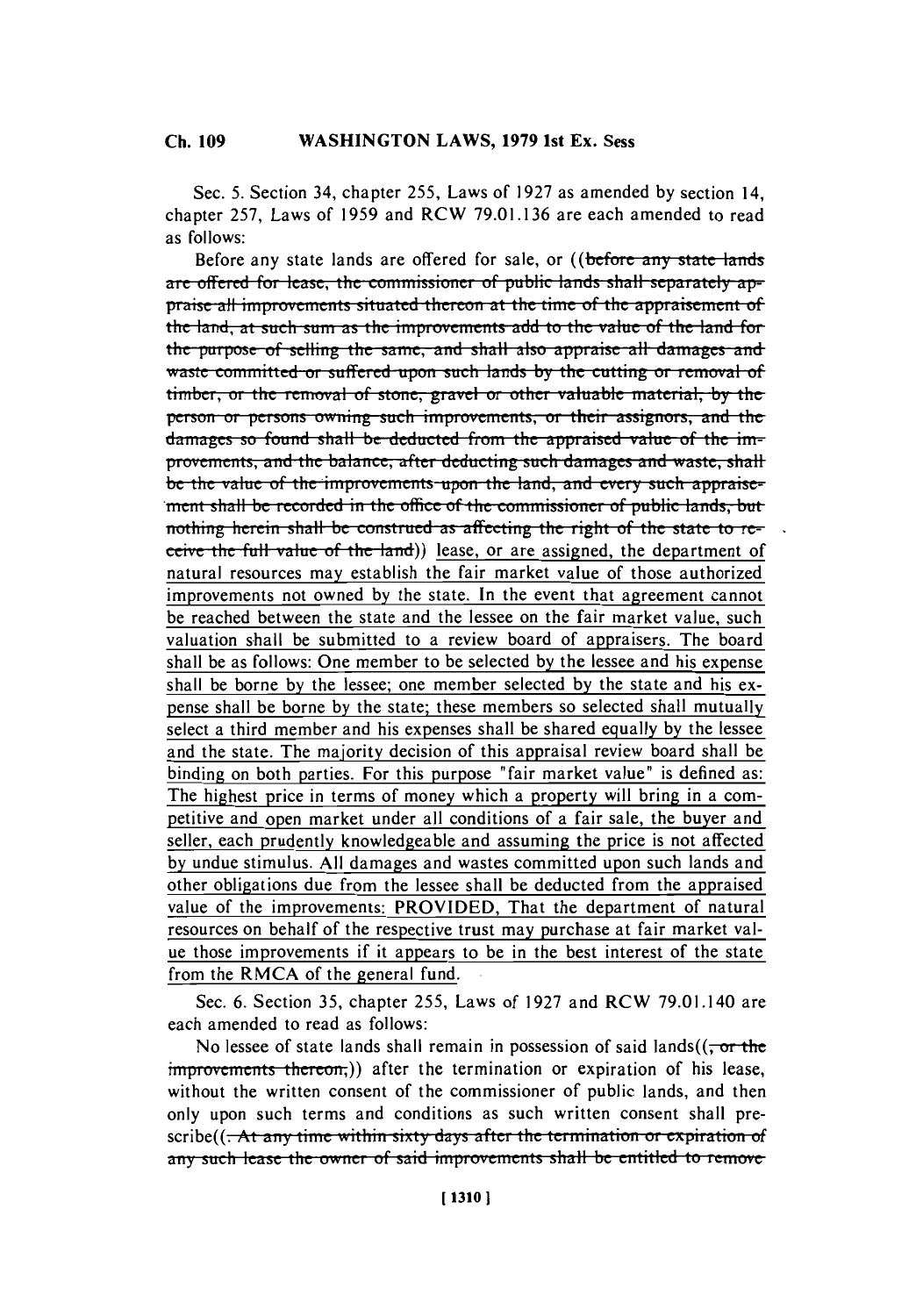such thereof as can be removed without injury to the land)): PROVIDED. That the department of natural resources may authorize for a specific period beyond the term of the lease cropping improvements for the purpose of crop rotation which shall be deemed authorized improvements.

Sec. 7. Section 37, chapter 255, Laws of 1927 as amended by section 1, chapter 57, Laws of 1935 and RCW 79.01.148 are each amended to read as follows:

If the purchaser of state lands be not the owner of the authorized improvements thereon, he shall deposit with the  $((officer))$  auctioneer making the sale, at the time of the sale, the appraised value of such improvements, and ((if it be found by the commissioner of public lands that the owner of such improvements was not holding adversely to the state at the time of the making thereof, or that said improvements were placed upon the land in good faith by a lessee of the state whose lease had not been canceled or become subject to cancellation for any cause, or that such improvements were placed upon the land by mistake, then)) the commissioner shall pay to the owner of said improvements the sum so deposited $((\frac{1}{2}$  but if it be found that such improvements were made by persons holding or claiming adversely to the state, or by persons without license or lease from the state, or by a lessee or contract holder who had not complied with the terms of his lease or contract, or by a lessee or other person with intent to defraud the state or the intending purchaser of the land from the state, then the sum so deposited shall be paid into the state treasury to be placed to the credit of the fundinto which the proceeds derived from the sale of the land should be paid)): PROVIDED, That when the improvements are owned by the state in accordance with the provisions of this ((section)) chapter or have been acquired by the state by escheat or operation of law ((in accordance with the provisions of RCW 43.12.100.) the purchaser may, in case of sale, pay for such improvements in equal annual installments at the same time, and with the same rate of interest on deferred payments, as the installments of the purchase price of the land are paid, and under such rules and regulations regarding use and care of said improvements as may be fixed by the commissioner of public lands.

Sec. 8. Section 59, chapter 255, Laws of 1927 as last amended by section 27, chapter 257, Laws of 1959 and RCW 79.01.236 are each amended to read as follows:

Whenever the holder of a contract of purchase of any state lands, or of any tide or shore lands, or the holder of any lease of any such lands, except for mining of valuable minerals, or coal, or extraction of petroleum or gas, shall surrender the same to the commissioner with the request to have it divided into two or more contracts, or leases, the commissioner may divide the same and issue new contracts, or leases, but no new contract, or lease, shall issue while there is due and unpaid any interest, rental, or taxes or assessments on the land held under such contract or lease, nor in any case where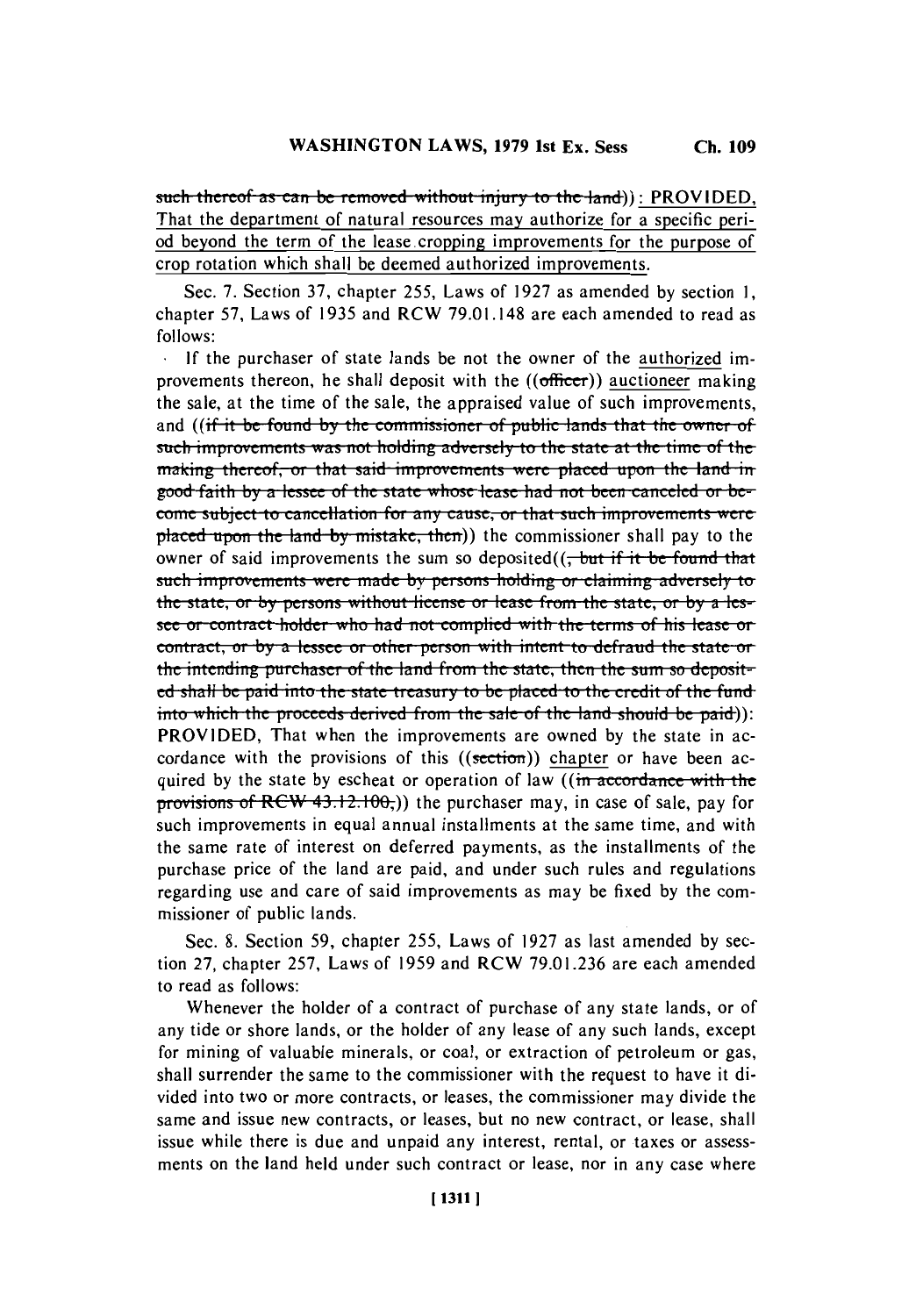#### **Ch. WASHINGTON 109 LAWS, 1979 1st Ex. Sess Ch. 109**

the commissioner is of the opinion that the state's security would be impaired or endangered **by** the proposed division. For all such new contracts, or leases, a fee ((of five dolla-rs)) as determined **by** the board of natural resources for each new contract( $(3)$ ) or lease( $(5)$ ) issued, shall be paid by the applicant and such fee shall be paid into the state treasury ((with other fee of the office)) to the RMCA in the general fund.

Sec. **9.** Section **61,** chapter *255,* Laws of **1927** as last amended **by** section **1,** chapter 46, Laws of **1969** ex. sess. and RCW 79.01.244 are each amended to read as follows:

**(((1) The department of natural resources shall be authorized to lease to the highest bidder at public auction, any state lands, for any lawful purpose, cxcept mining of valuable minerals or coal or extraction of petroleum or** gas, but such lands shall not be leased for less than the appraised rental value thereof, nor shall agricultural lands be leased for less than fifty cents per acre.

(-24)) **All** state lands hereafter leased for grazing or agricultural purposes shall be open and available to the public for purposes of hunting and fishing unless closed to public entry because of fire hazard or unless the department of natural resources gives prior written approval and the area is lawfully posted **by** lessee to prohibit hunting and fishing thereon in order to prevent damage to crops or other land cover, to improvements on the land, to livestock, to the lessee, or to the general public, or closure is necessary to avoid undue interference with carrying forward a departmental or agency program. In the event any such lands are so posted it shall be unlawful for any person to hunt or fish on any such posted lands.

 $((+3))$  The department of natural resources shall insert the provisions of ((subsection  $(2)$  of)) this section in all grazing and agricultural leases hereafter issued.

(((4) In judging the best and highest bid from lease proposals for recreational use of state owned land, the department of natural resources may seek and favor proposals providing for a public use of the leased premises **that will provide comparable rental income to the state.))** 

**NEW SECTION.** Sec. **10.** There is added to chapter *255,* Laws of **1927** and to chapter **79.01 RCW** a new section to read as follows:

**(I)** Subject to other provisions of this chapter and subject to regulations promulgated **by** the board of natural resources, the department may lease state lands for such purpose or purposes as it deems advisable, including, but not limited to, commercial, industrial, residential, agricultural, and recreational purposes in order to obtain a fair market rental return to the state or the appropriate constitutional or statutory trust. Every lease issued **by** the department, shall contain: (a) The specific use or uses to which the land is to be employed; **(b)** the improvements required: PROVIDED, That a minimum reasonable time be allowed for the completion of the improvements;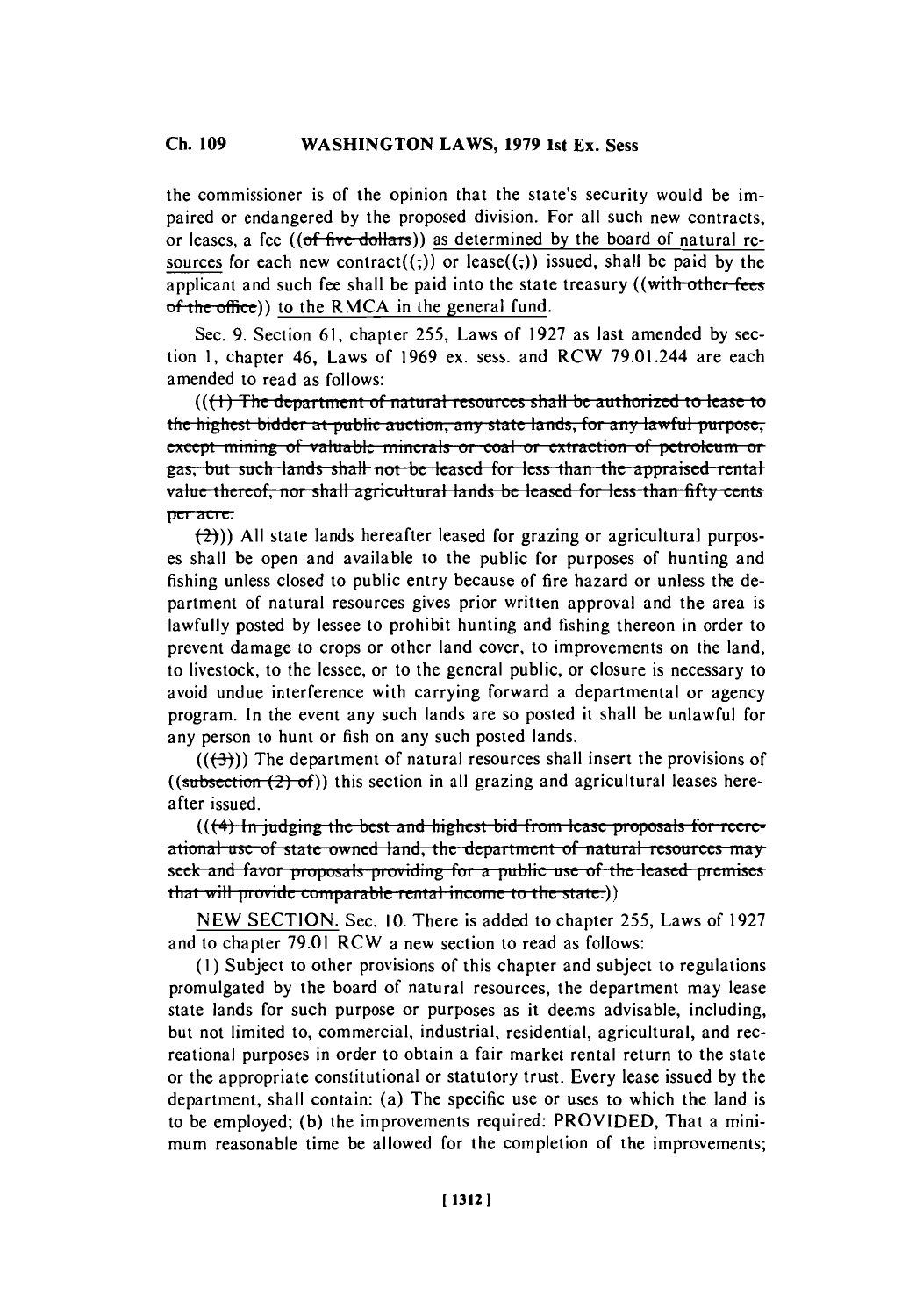(c) the rent as established shall be payable in advance in quarterly, semiannual, or annual payments, as determined **by** the department or as agreed upon **by** the lessee and the department of natural resources; **(d)** such other terms and conditions as the department deems advisable, subject to review **by** the board of natural resources, to more nearly effectuate the purposes of the state Constitution and of this chapter.

(2) The department may authorize the use of state land **by** lease at state auction for initial leases or **by** negotiation for existing leases. Notice of intent to lease **by** negotiation shall be published in at least two newspapers of general circulation in the area in which the land which is to be the subject of negotiation is located within the thirty days immediately preceding commencement of negotiations.

**(3)** Any person, firm or corporation desiring to lease any state lands for any purpose not prohibited **by** law, may make application to the department, describing the lands sought to be leased on forms to be provided **by** the department.

(4) Notwithstanding any provision in this chapter to the contrary, in leases for residential purposes, the board of natural resources may waive or modify any conditions of the lease if the waiver or modification is necessary to enable any federal agency or lending institution authorized to do business in this state or elsewhere in the United States to participate in any loan secured **by** a security interest in a leasehold interest.

**(5)** Upon expiration of the lease term, if the leased land is not otherwise utilized, the department may allow the lessee to continue to hold the land for a period not exceeding one year upon such rent, terms, and conditions as the department may prescribe. Upon the expiration of the one year extension, if the department has not yet decided upon the disposition of the land for other purposes, the department may issue a temporary permit to the lessee upon such terms and conditions as it may prescribe. The temporary permit, if issued, may not extend beyond a five year period.

Sec. **11.** Section **62,** chapter **255,** Laws of **1927** and RCW **79.01.248** are each amended to read as follows:

When ((in the judgment of the commissioner of public lands a sufficient number of applications for leases as provided in the preceding section, have **been received from any one county, the commissioner shall certify a list of** such lands so applied for, and any other lands he may deem advisable to offer for lease at the same time, to the auditor of the county in which such lands are situated, and fix the time and place when and where)) the department of natural resources shall have decided to lease any state lands at public auction it shall be the duty of the department to fix the date, place, and time when such lands shall be offered for lease $((, and describe the$ character of the lands)).

Sec. 12. Section **63,** chapter **255,** Laws of **1927** and RCW **79.01.252** are each amended to read as follows: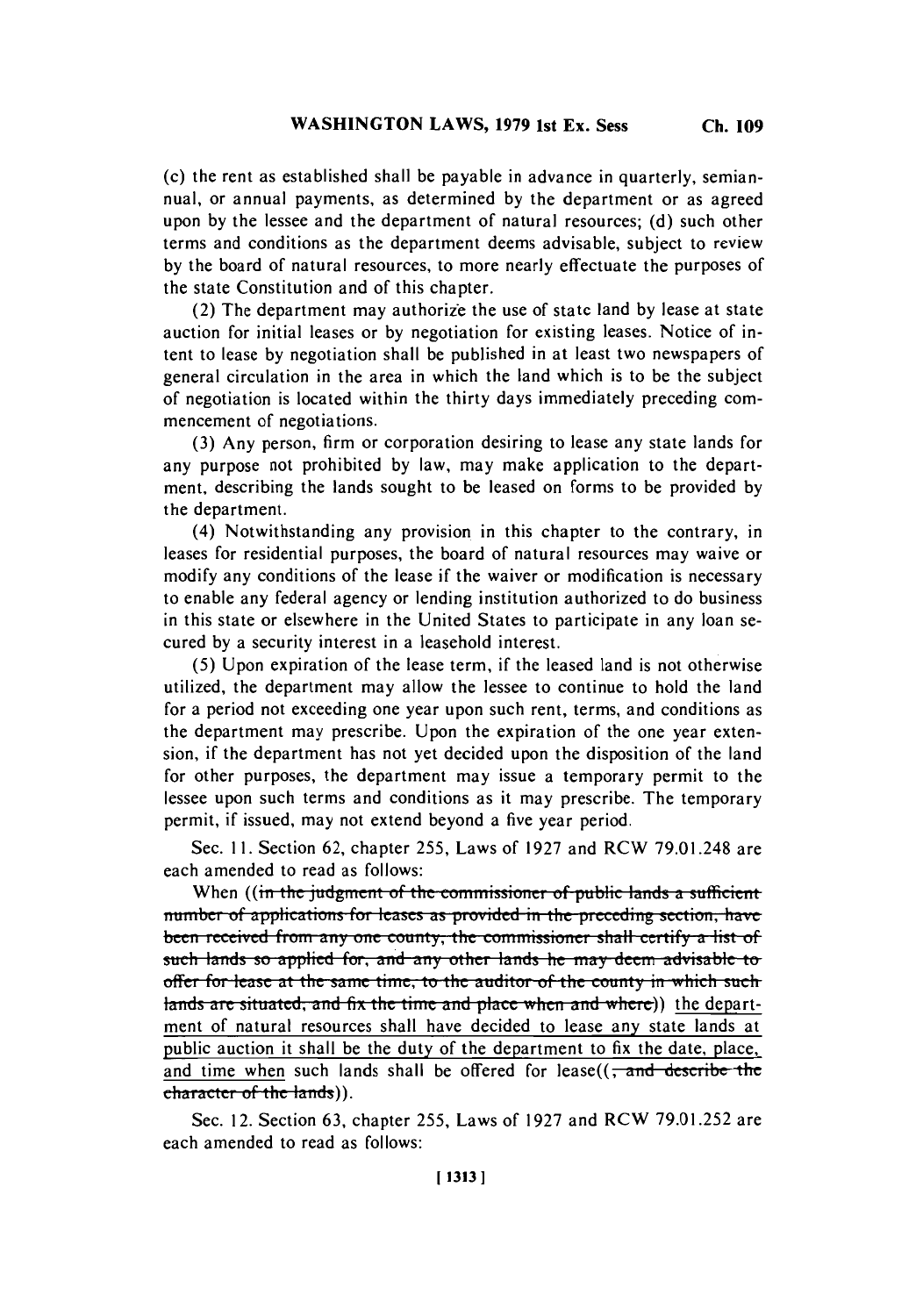# **Ch. 109 WASHINGTON LAWS, 1979 1st Ex. Sess**

((Upon the receipt of any certified list of lands offered for lease, thecounty auditor shall post said list for a period of thirty days prior to the  $\frac{data - of\,less\,ing}{$ ) The department shall give thirty days notice of the publicauction leasing **by** posting in some conspicuous place in ((his office, and **elsewhere in the county, as the commissioner of public lands may direct,** and on the day and at the place fixed by the commissioner, shall offer the **lands described in the list, in separate tracts as directed by the commission** $er, for *least*)$ ) the county auditor's office, the office of the commissioner of public lands and the area headquarters of the department of natural resources administering such lease, and in at least two newspapers of general circulation in the area in which the leasing shall occur. The notice shall specify the place and time of auction, the appraised value thereof, and describe each parcel to be leased, and the terms and conditions of the lease.

The leasing shall be conducted under the direction of the commissioner of public lands **by** his authorized representative, or **by** the auditor for the county in which the land to be leased is located. The commissioner's representative and the county auditor are hereinafter referred to as auctioneers.

The commissioner of public lands is authorized to expend an amount necessary in additional advertising of such lease as he shall determine to be for the best interest of the state.

When leases are auctioned **by** the county auditor the auction shall take place in the county where the state land to be leased is situated at such place as specified in the notice. **All** other leases shall be held at the departmental area office having jurisdiction over the leases. Auction shall be conducted between the hours of ten o'clock in the morning and four o'clock in the afternoon. **All** leasing at public auction shall be **by** oral or **by** sealed bid to the highest bidder on the terms prescribed by law and as specified in the notice hereinbefore provided, and no state land shall be leased for less than the appraised value.

Sec. **13.** Section 64, chapter **255,** Laws of **1927** and RCW **79.01.256** are each amended to read as follows:

The person or persons to whom any lease of state lands is awarded, shall pay to the ((county auditor)) auctioneer in cash or by certified check or accepted draft on any bank in this state, the  $((\text{first year's}))$  rental in accordance with his bid, and thereafter all rentals shall be paid  $((\text{annually}))$  in advance to the commissioner of public lands.

Sec. 14. Section **65,** chapter **255,** Laws of **1927** and RCW **79.01.260** are each amended to read as follows:

((When any state lands shall have been leased by the county auditor of *any county, the auditor shall at once certify a list of such lands to the com*missioner of public lands, giving the name of each lessee, his post office address, the term of the lease, the lease price per annum, the amount paid on *the lease, and any other information required by the commissioner of public* lands, and shall forward to the commissioner one)) When any state lands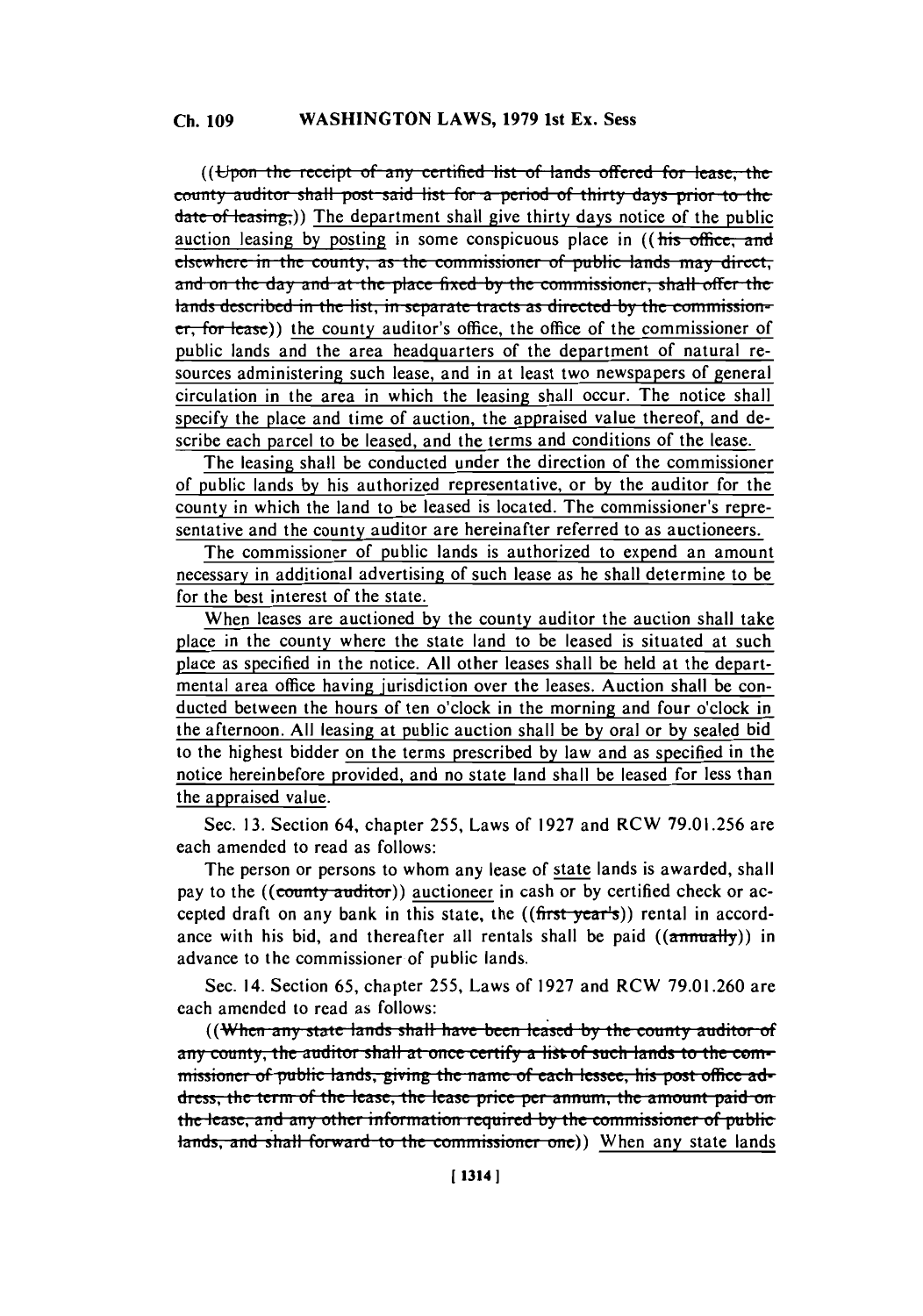have been leased, the auctioneer shall send to the commissioner such cash, certified check, draft or ((postal)) money order((<del>, payable to the order of</del> the commissioner of public lands, for all moneys so paid him on leases. The commissioner shall issue a receipt to the auditor for the total amount of money received, and a receipt to each lessee for the amount paid, which shall be in duplicate, the original receipt to be sent to the lessee and the duplicate thereof kept in the office of the commissioner. If the commissioner shall approve any lease he shall pay the moneys received therefor over to the state treasurer, together with a statement showing the funds to which said moneys, respectively, belong, and take his receipt therefor)) received from the successful bidder, together with any additional report of his proceedings as may be required by the commissioner.

Sec. 15. Section 66, chapter 255, Laws of 1927 and RCW 79.01.264 are each amended to read as follows:

The commissioner of public lands may reject any and all bids for leases when the interests of the state shall justify it, and in such case he shall forthwith refund to the person paying the same, any  $((\text{moneys paid}))$  rental and bid deposit upon the return of receipts issued therefor. If the commissioner approve any leasing made by the ((county auditor)) auctioneer he shall proceed to issue a lease to the lessee upon a form  $((to be prescribed))$ approved by the attorney general. All such leases shall be in duplicate, both to be signed by the lessee, and by the commissioner of public lands on behalf of the state, with the seal of the commissioner of public lands attached thereto. The original lease shall be forwarded to the lessee and the duplicate copy kept in the office of the commissioner of public lands.

Sec. 16. Section 67, chapter 255, Laws of 1927 as amended by section 1, chapter 139, Laws of 1933 and RCW 79.01.268 are each amended to read as follows:

The commissioner of public lands shall keep a full and complete record of all leases issued under the provisions of the preceding sections and the payments made thereon( $\left(\frac{1}{2} \text{ and not more than forty nor less than thirty days}\right)$ before the time any rental becomes due the commissioner of public lands shall cause to be mailed to the lessee a notice stating the date upon which his rental falls due and the amount thereof)). If such rental be not paid on or before the date the same becomes due, according to the terms of the lease, the commissioner of public lands shall declare a forfeiture, cancel the lease and eject the lessee from the land: PROVIDED. That the commissioner of public lands may extend the time for payment of annual rental when, in his judgment, the interests of the state will not be prejudiced thereby.

NEW SECTION. Sec. 17. There is added to chapter 255, Laws of 1927 and to chapter 79.01 RCW a new section to read as follows: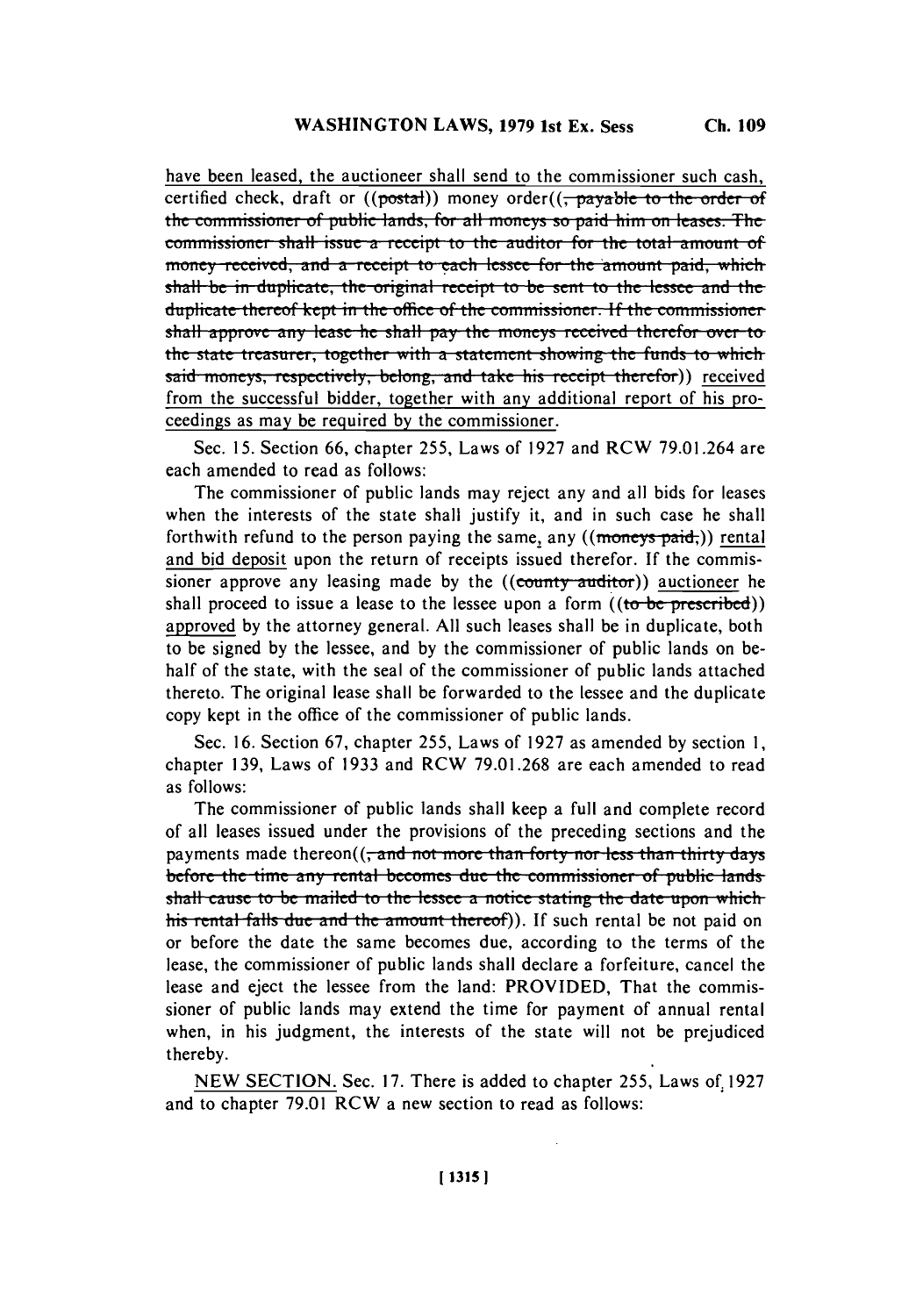### **Ch. WASHINGTON 109 LAWS, 1979 1st Ex. Sess Ch. 109**

Holders of existing leases for state lands may apply for a conversion to a new lease as authorized **by** this chapter within two years of the effective date of this act. The amount of time expired under any existing lease so converted shall be included in the calculation of the maximum lease term allowed in RCW **79.01.096.**

Sec. **18.** Section **190,** chapter **255,** Laws of **1927** as amended **by** section **1,** chapter **153,** Laws of **1959** and RCW **79.01.720** are each amended to read as follows:

The commissioner of public lands for services performed **by** him, may charge and collect ((the following fees: (1) For a copy of any record, document, or paper on file in his office, one dollar per page; (2) for affixing a certificate and seal, one dollar; (3) for each original contract of sale, lease, or bill of sale, five dollars; (4) for each deed, five dollars; (5) for issuance of **each harbor area lease and approval of bond, five dollars; (6) for approval** of each assignment of contract, lease, or bill of sale, five dollars: (7) for **subdivision and issuance of new contracts, after the original has been en**tered on the records, five dollars for each contract; (8) for each right of way certificate issued, five dollars) fees as determined by the board of natural resources for each category of services performed based on costs incurred.

Sec. **19.** Section **191,** chapter **255,** Laws of **1927** and RCW **79.01.724** are each amended to read as follows:

The commissioner of public lands shall keep a fee book, in which shall be entered all fees received **by** him, with the date paid and the name of the person paying the same, and the nature of the services rendered for which the fee is charged, which book shall **be** verified monthly **by** his affidavit entered therein, and all fees collected **by** him shall be paid into the state treasury ((in the manner and at the time provided by law for the payment of moneys received by state officers,)) to the RMCA within the general fund and the receipt of the state treasurer taken therefor and retained in the office of the commissioner of public lands as a voucher.

Sec. 20. Section **1,** chapter **203,** Laws of 1949 as amended **by** section **10,** chapter **73,** Laws of **1961** and RCW **79.12.570** are each amended to read as **follows:**

The commissioner of public lands may lease **((agricultural** school **and** granted)) state lands on a share crop basis. Share crop leases shall be on such terms and conditions and for such length of time, not to exceed ten years, as the commissioner may prescribe. Upon receipt of a written application to lease ((agricultural school and granted)) state lands, the commissioner shall make such investigations as he shall deem necessary and if he finds that such a lease would **be** advantageous to the state, he may proceed with the leasing of such lands on said basis as other state lands are leased.

Sec. 21. Section 2, chapter 324, Laws of **1955** and RCW **79.28.080** are each amended to read as follows: